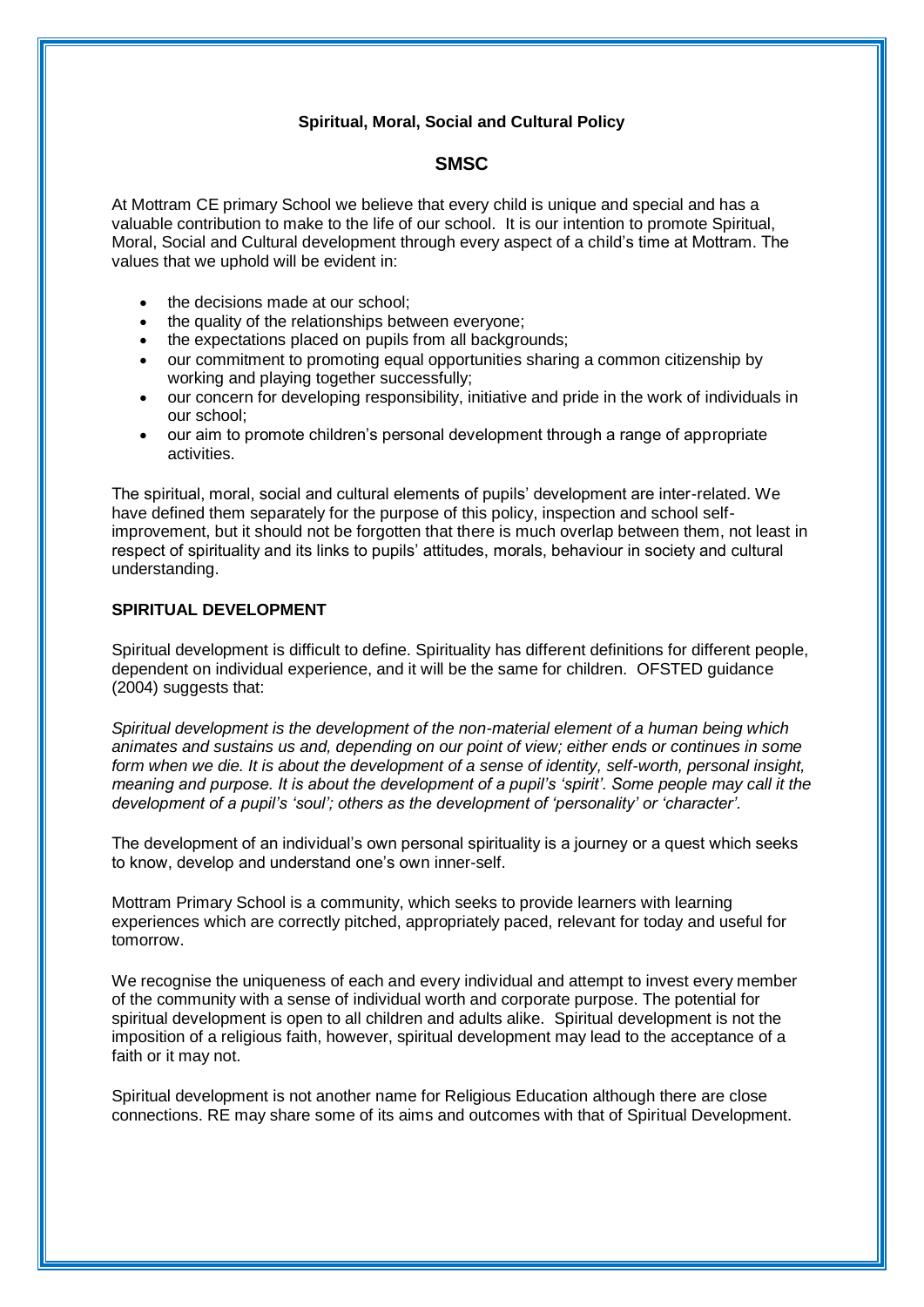At Mottram, we will encourage children's spiritual development by:

- giving children the opportunity to explore values and beliefs including religious beliefs, and the way in which they impact on peoples' lives;
- encouraging children to explore and develop what animates themselves and others;
- giving children the opportunity to understand human feelings and emotions, the way they impact on people and how an understanding of them can be helpful;
- developing a climate or ethos within which all children can grow and flourish, respect others and be respected;
- accommodating difference and respecting the integrity of individuals;
- promoting teaching styles which value children's questions and give them space for their own thoughts, ideas and concerns;
- enabling children to make connections between aspects of their learning;
- encouraging children to relate their learning to a wider frame of reference, e.g. asking 'why', 'how', and 'where', as well as 'what' and 'when'.

### **MORAL DEVELOPMENT**

Moral development is about the building, by pupils, of a framework of moral values which regulates their personal behaviour. It is also about the development of pupils' understanding of society's shared and agreed values. It is about understanding that there are issues where there is disagreement and it is also about understanding that society's values change. Moral development is about gaining an understanding of the range of views and the reasons for the range. It is also about developing an opinion about the different views.

Gaining an understanding and developing an opinion enables children to then build their own personal code of values. It enables them to make and act upon informed choices, taking right and wrong into account, and helping them to recognise and resolve the moral issues and dilemmas implicit in a given context, especially when the interests of two or more people appear to be in conflict. It also involves developing the personal skills and qualities necessary to act on such a code in day to day situations, such as being able to:

- make decisions:
- reflect on and change personal behaviour;
- resist peer pressure; show love, respect and caring and concern for self and others, and the environment;
- challenge behaviour which does not reflect this code, such as dishonesty, injustice, discrimination and the misuse of power.

At Mottram, we are committed to promoting the values of:

- honesty:
- an agreed sense of right and wrong with the confidence to stand up for what they believe in;
- consideration for others and an appreciation of their qualities;
- "fair play" winners and losers in games, rules and life;
- drug awareness and personal safety;
- responsibility for self and others.

Learning opportunities and experiences for promoting moral development are found within:

- relationships at school including in the classroom and playground;
- our approach to the delivery of the curriculum including PSHE, health and sex education;
- the value that we place in all round achievement, not just in academic success;
- the discussions that take place with children self-evaluation in their progress at school.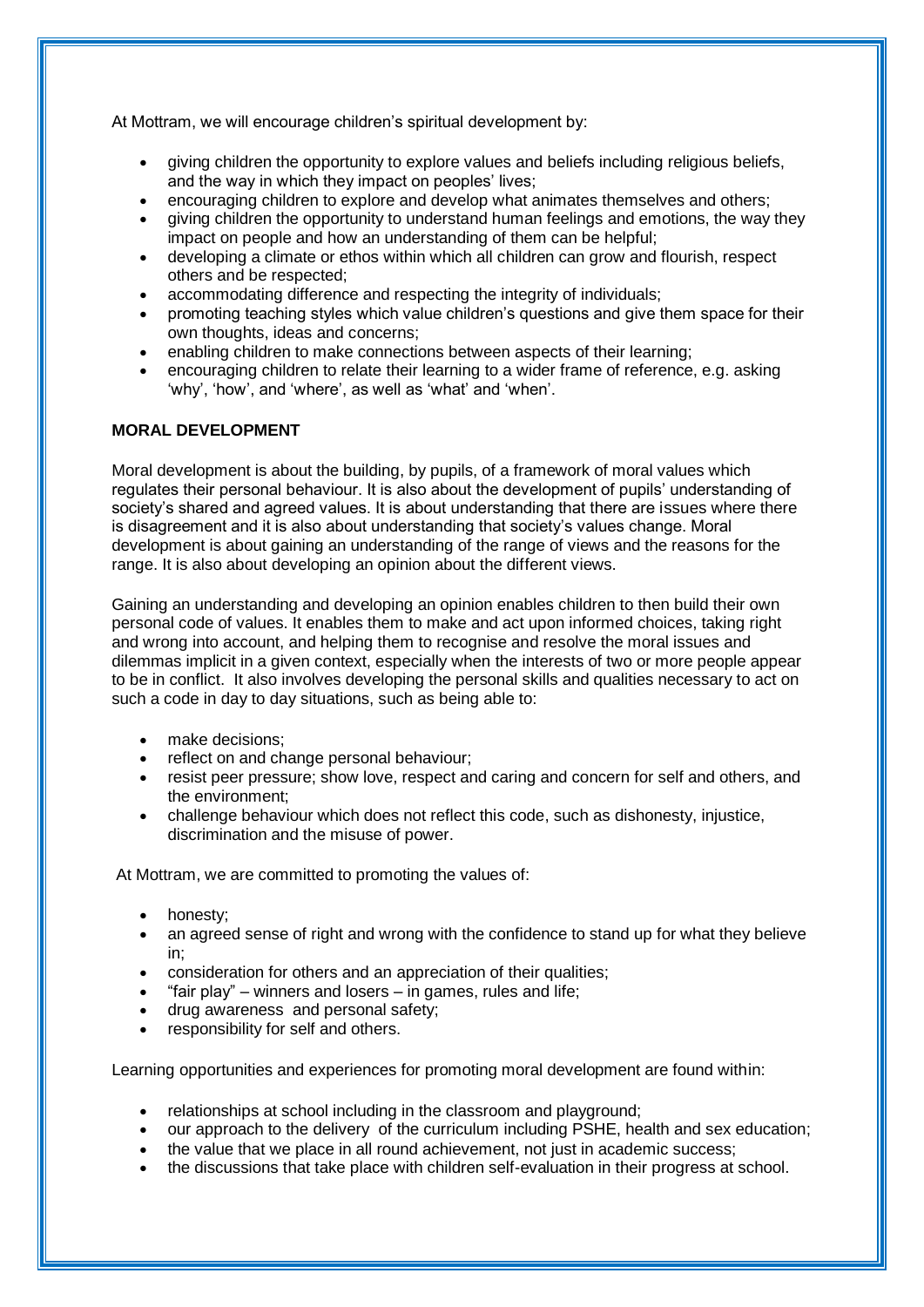#### **SOCIAL DEVELOPMENT**

Social development is about young people working effectively with each other and participating successfully in the community as a whole. It is about the development of the skills and personal qualities necessary for living and working together. It is about functioning effectively in a multiracial, multi-cultural society. It involves growth in knowledge and understanding of society in all its aspects. This includes understanding people as well as understanding society's institutions, structures and characteristics, economic and political principles and organisations, roles and responsibilities and life as a citizen, parent or worker in a community. It also involves the development of the inter-personal skills necessary for successful relationships.

Social development should encourage children to relate positively to others, participate fully in the community and develop an understanding of citizenship. Social development is as much concerned with the skills and personal qualities needed to live and function effectively in society as with acquiring knowledge and understanding of how society works.

At Mottram, we attempt to develop in our children a growing understanding of the part that they play within the daily life of the school – we aim to enable the children to:

- develop insight as well as knowledge;
- build the skills of relationships with each other, whether adults are present or not;
- practise the personal skills which enable them to use their knowledge in ways that enhance their personal lives;
- demonstrate a commitment to a moral code;
- explore attitudes and values;
- explore the consequences of their own and others' actions.

In addition to academic success, the acquisition of these personal skills is a high priority;

- co-operation and sharing;
- independence;
- courtesy;
- tolerance and respect for each other, including beliefs and customs;
- self-esteem, self-discipline and self-confidence;
- a realisation of the role that they play in school/wider society;
- collaboration and interpersonal skills.

### **CULTURAL DEVELOPMENT**

Cultural development is about pupils' understanding their own culture and other cultures in their town, region and in the country as a whole. It is about understanding cultures represented in Europe and elsewhere in the world. It is about understanding and feeling comfortable in a variety of cultures and being able to operate in the emerging world culture of shared experiences provided by television, travel and the internet. It is about understanding that cultures are always changing and coping with change. Promoting pupils' cultural development is intimately linked with schools' attempts to value cultural diversity and prevent racism.

Cultural development at Mottram is about children understanding and appreciating their own culture and other cultures in their community and in the world. It is an exploration of how we are the same and how we are different; how we came to be the way we are and how we are changing.

Cultural development at our school is key to developing community cohesion, pride in oneself and others as well as curiosity and wonder at the world. It is intrinsic to the development of the whole child – mind, body and spirit.